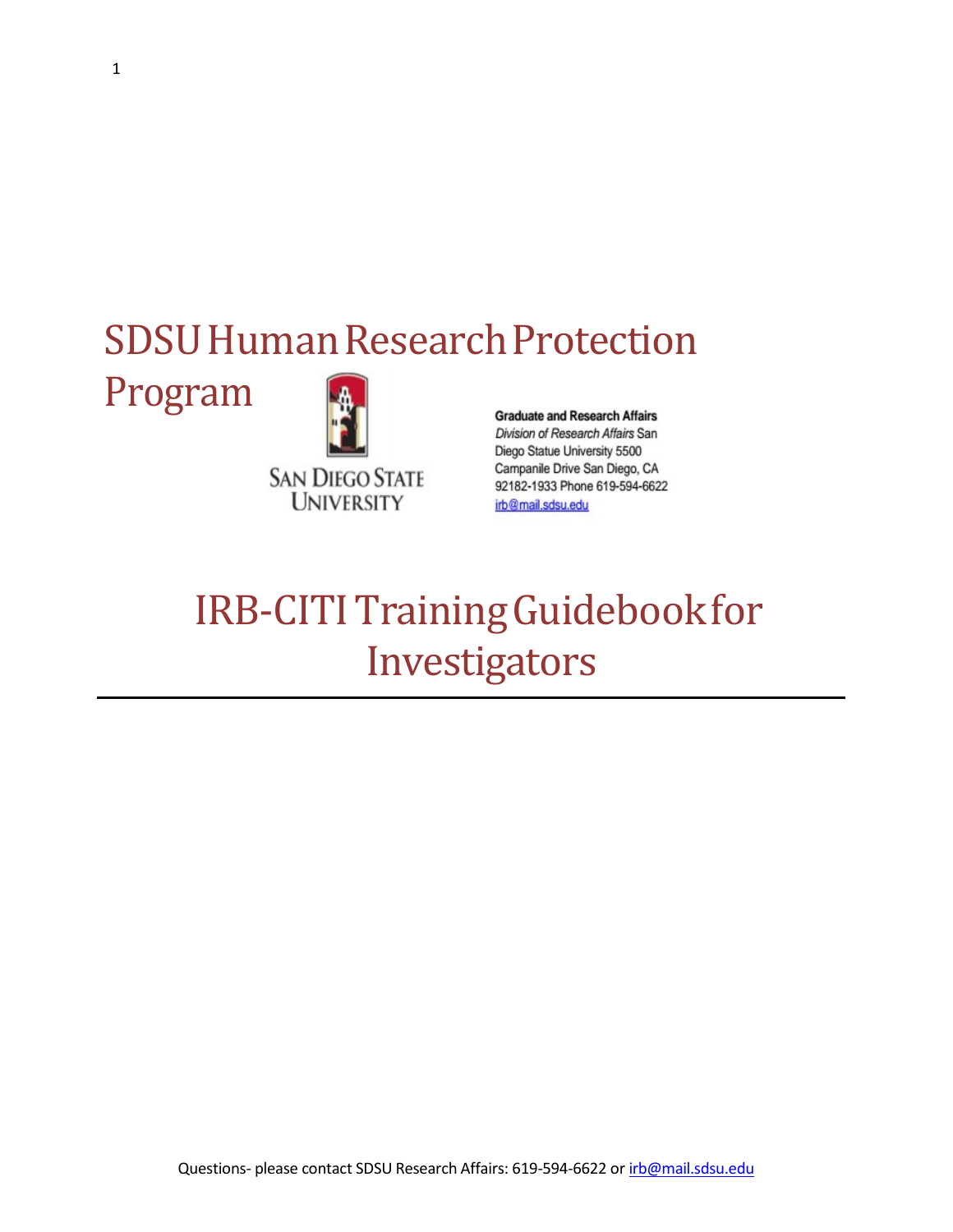| Training Requirements for Faculty/Staff Principle Investigators (PIs)5         |
|--------------------------------------------------------------------------------|
|                                                                                |
| Training Requirements for Faculty Co-PI for Student Initiated IRB Submissions7 |
|                                                                                |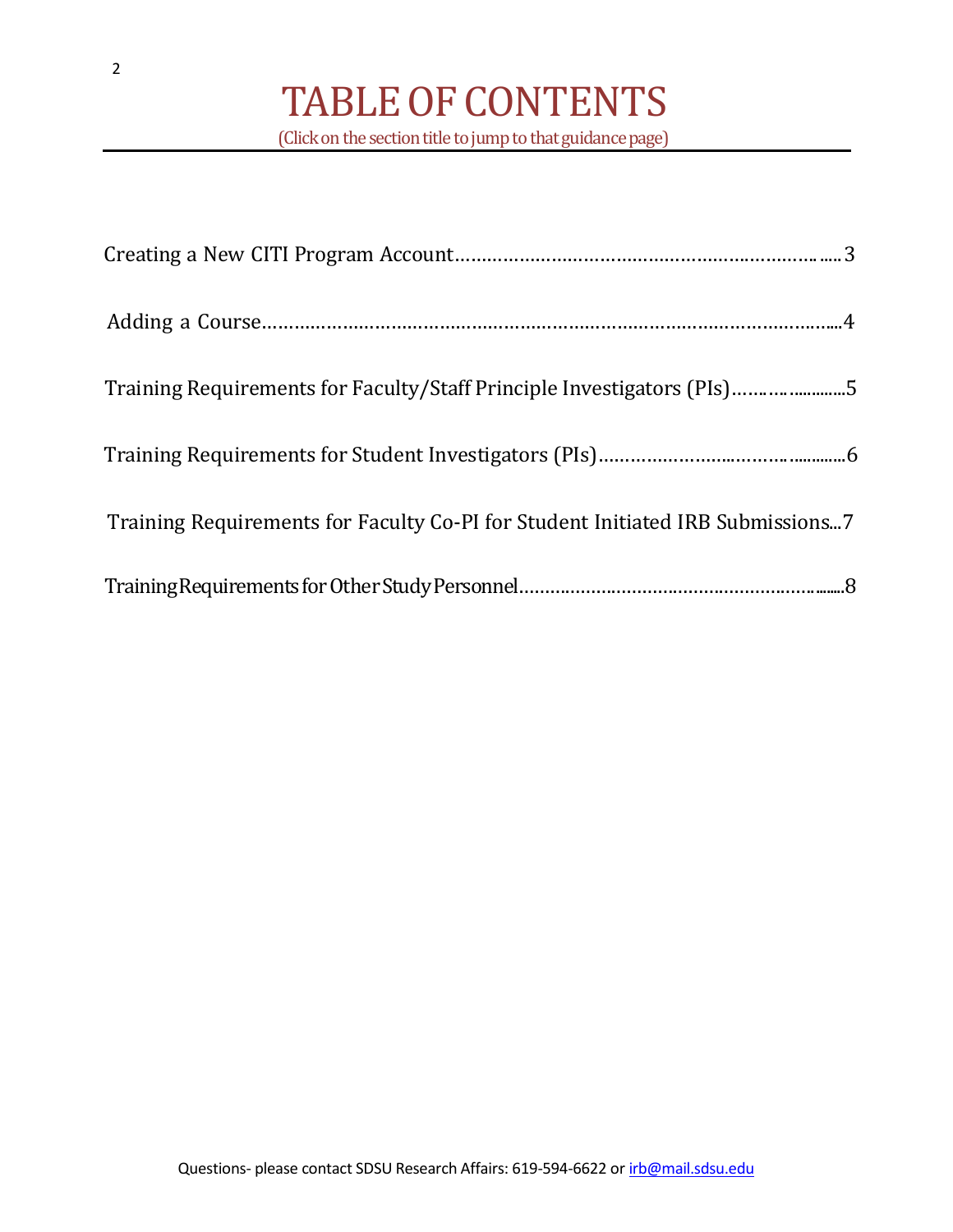## <span id="page-2-0"></span>Instructions for Collaborative Institutional Training Initiative (CITI) Program Access and Training Requirements

Accessthe CITI programweb page: <https://www.citiprogram.org/>

#### **A New CITI User**

This path is for someone who has never accessed the CITI site before. Use the "Create an account" Register button on the right hand side ofthe main page. Complete the registration questionnaire with the required information (Note: not all questions will require an answer). Please use your SDSU email address as your preferred email address. You will receive confirmation that your account has been set up via email.

1) Go to https://www.citiprogram.org (Site users will need to have Internet Explorer 8 or later, or use current version of Chrome, Firefox, or Safari) Click on 'Click here to register'



After creating your account, accessthe CITI program web page and enter your username and password and click login to be taken to the CITI Main Menu.

Choose: affiliate with another institution and select San Diego State University.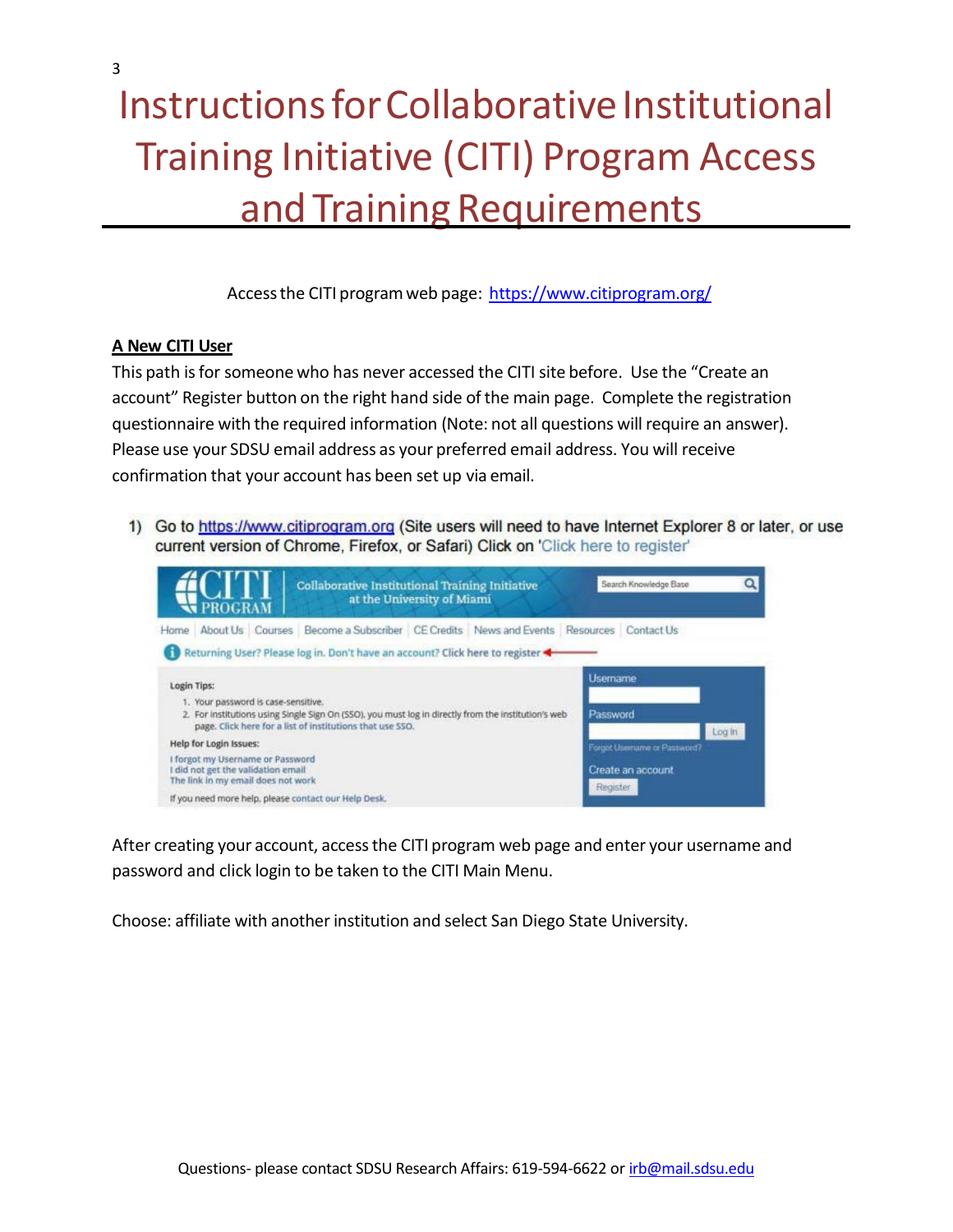4

| <b>CITI - Learner Registration</b>                                                                                                                                                                                                             |   |
|------------------------------------------------------------------------------------------------------------------------------------------------------------------------------------------------------------------------------------------------|---|
| Steps: 1 2 3 4 5 6 7                                                                                                                                                                                                                           |   |
| * Select An Institution                                                                                                                                                                                                                        |   |
| * Indicates a required field.                                                                                                                                                                                                                  |   |
| Choose your institution from the appropriate dropdown menu. Choose only one institution. If you are affiliated with more than one<br>institution, you will be able to select additional institutions after providing the information required. |   |
| Participating Institutions                                                                                                                                                                                                                     |   |
| <b>San Diego State University</b>                                                                                                                                                                                                              | ۰ |

<span id="page-3-0"></span>Select: Add a course or update Learner Groups. This will take you to a questionnaire to assign the required training by selection a "Learner Group" based on the type of activity you are engaged in at SDSU. Please review the training requirements below before selecting learner groups.

| ▼ San Diego State University Courses                                                                                                                 |        |                                                                                                       |              |        |
|------------------------------------------------------------------------------------------------------------------------------------------------------|--------|-------------------------------------------------------------------------------------------------------|--------------|--------|
| © Course                                                                                                                                             | Status | © Completion Report                                                                                   | © CE Credits | Survey |
| $-$ My Learner Tools for San Diego State University -                                                                                                |        |                                                                                                       |              |        |
| Add a Course<br><b>Wiew Previously Completed Coursework</b><br><b>Update Institution Profile</b><br>◉<br><b>Remove Affiliation</b><br>$\circledcirc$ |        | The You are not enrolled in any courses for this institution. Click here to complete your enrollment. |              |        |
|                                                                                                                                                      |        |                                                                                                       |              |        |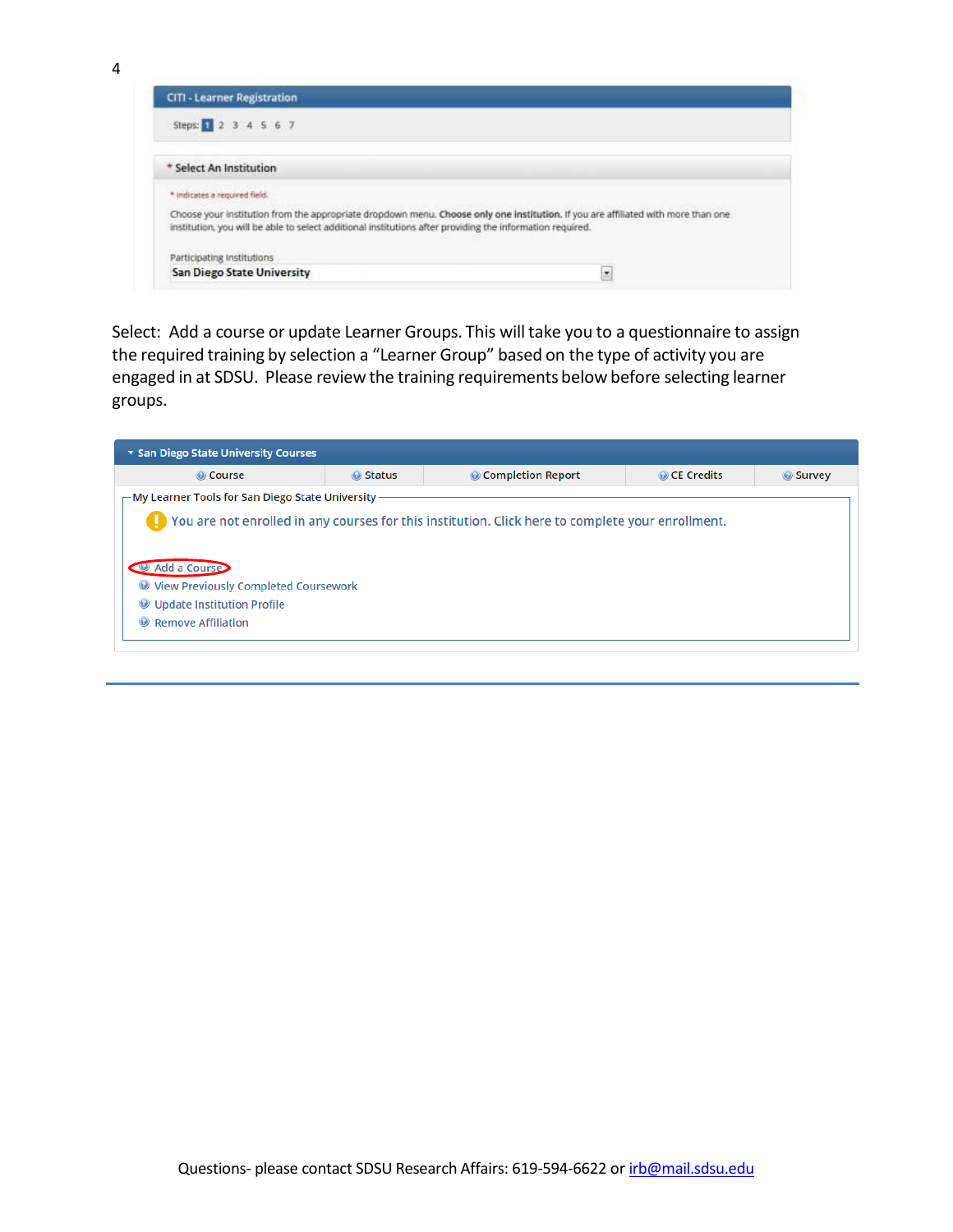## Training Requirements for Faculty/Staff Principle Investigators (PIs)

#### 1) Human Subjects Research

Select Curriculum - San Diego State University

\* indicates a required field.

**Question 1** 

<span id="page-4-0"></span>5

## **Human Subjects Research**

Please choose ALL learner groups below based on your role and the type of human subjects activities you will conduct. You will be enrolled in the Basic Course for that group.

Choose all that apply

#### Biomedical Researchers

- Social-Behavioral
- RB Members
- Faculty Advisor (supplemental)
- Biomedical Researchers Spanish
- Social-Behavioral -Spanish
- Social Behavioral- Vetnamese
- Biomedical Researchers Vietnamese
- $\Box$  Not at this time.

### 2) Information Privacy Security

**Ouestion 3** 

### **Information Privacy Security**

Please make the appropriate selection if you are required to complete the Information Privacy Security (IPS) course.

All faculty, staff, and students conducting human subjects research in addition to IRB members must complete this section.

Choose one answer

IPS for Faculty/Staff/Student/IRB member

 $\circ$  Not at this time.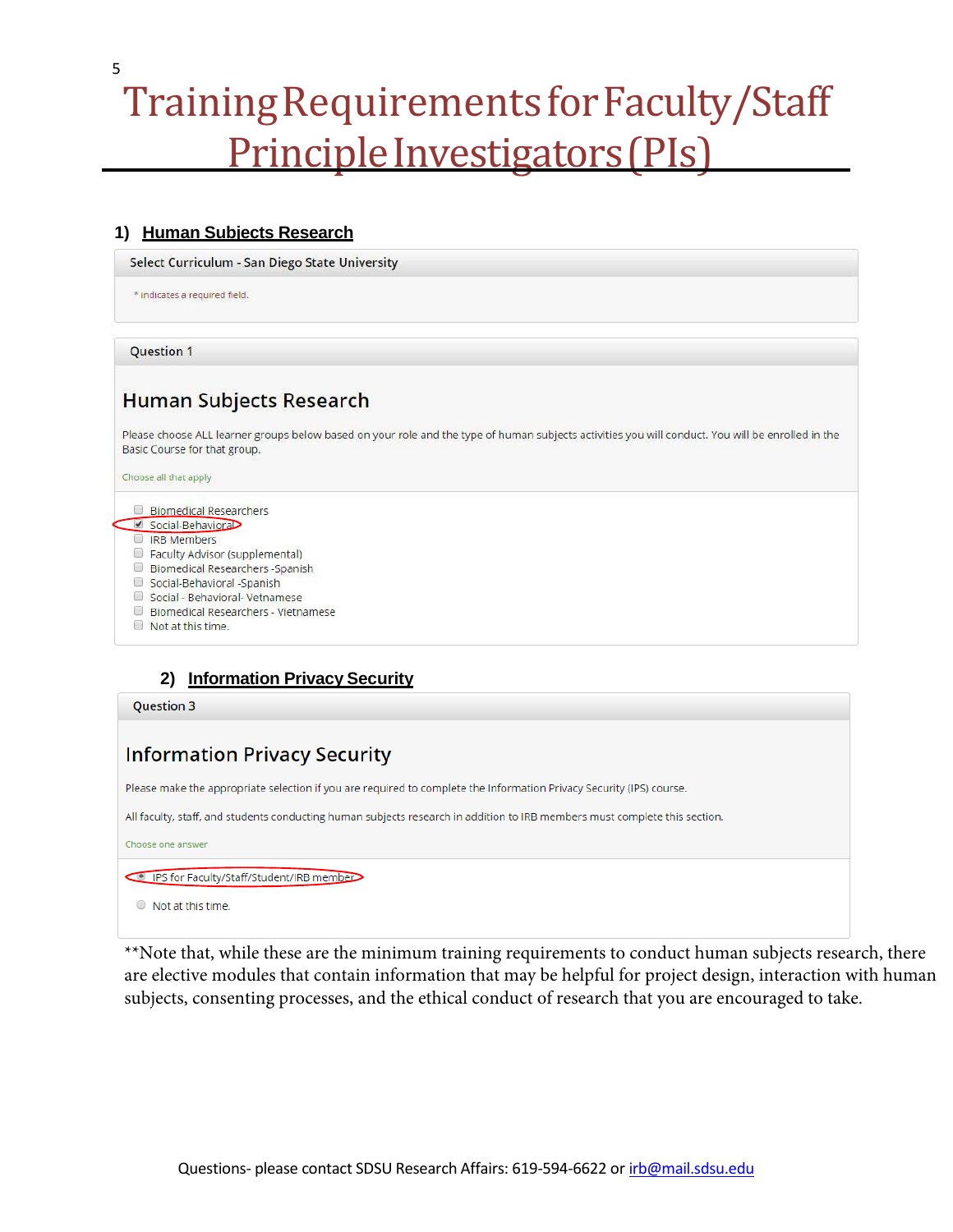## Training Requirements for Student Principle Investigators (PIs)

### 1) Human Subjects Research

Select Curriculum - San Diego State University

\* indicates a required field

**Question 1** 

<span id="page-5-0"></span>6

## **Human Subjects Research**

Please choose ALL learner groups below based on your role and the type of human subjects activities you will conduct. You will be enrolled in the Basic Course for that group.

Choose all that apply

- Biomedical Researchers
- Social-Behavioral
- RB Members
- Faculty Advisor (supplemental)
- □ Biomedical Researchers -Spanish
- Social-Behavioral -Spanish
- Social Behavioral- Vetnamese
- □ Biomedical Researchers Vietnamese
- Not at this time.

#### 2) Information Privacy Security

**Ouestion 3** 

### **Information Privacy Security**

Please make the appropriate selection if you are required to complete the Information Privacy Security (IPS) course.

All faculty, staff, and students conducting human subjects research in addition to IRB members must complete this section.

Choose one answer

IPS for Faculty/Staff/Student/IRB member

Not at this time.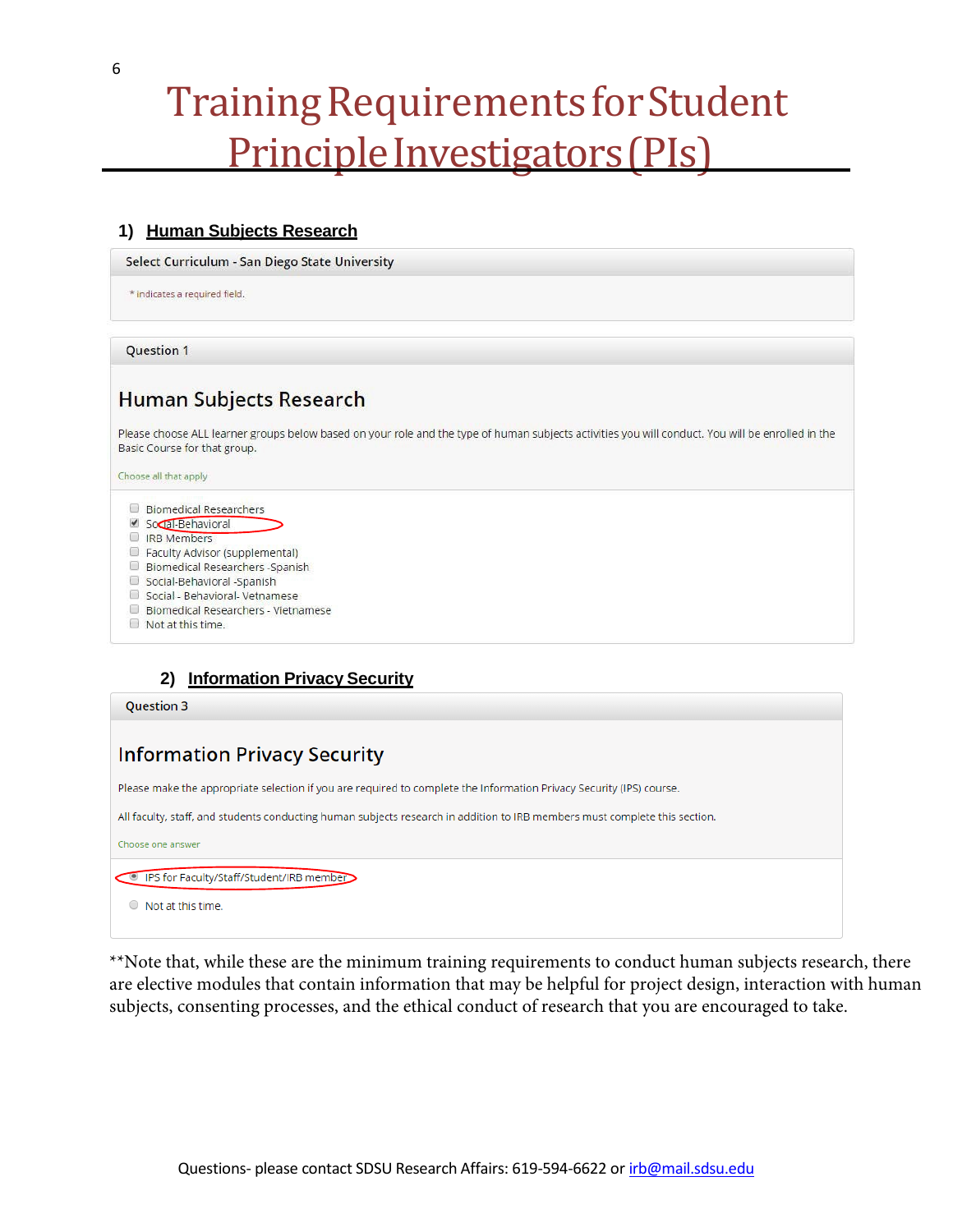# Training Requirements for Faculty Co-PI for Student Initiated IRB Submissions

#### **1) Human Subjects Research**

**Ouestion 1** 

<span id="page-6-0"></span>7

### **Human Subjects Research**

Please choose ALL learner groups below based on your role and the type of human subjects activities you will conduct. You will be enrolled in the Basic Course for that group.

Choose all that apply



### **2) Information Privacy Security**

**Ouestion 3** 

## **Information Privacy Security**

Please make the appropriate selection if you are required to complete the Information Privacy Security (IPS) course.

All faculty, staff, and students conducting human subjects research in addition to IRB members must complete this section.

Choose one answer

IPS for Faculty/Staff/Student/IRB member

 $\circ$  Not at this time.